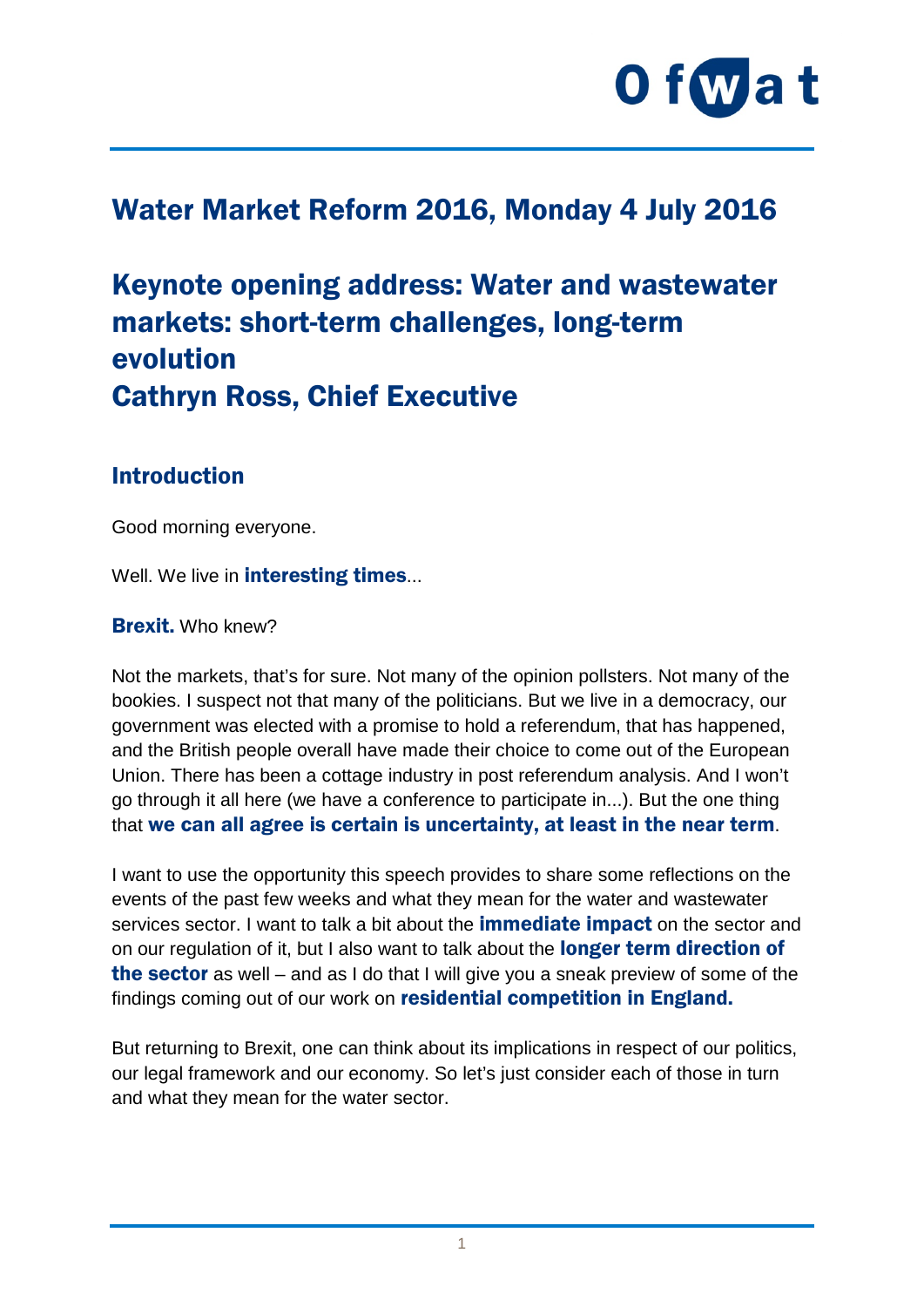# Our politics

No denying the uncertainties there. A **change in the leadership** of the Conservative party, a change in prime minister and quite likely in cabinet ministers. **Changes in the shadow cabinet** too. High political drama, fascinating debate. But when you look at the implications for the water sector, I'm not sure that there are many that are new to us.

As I said, we live in a democracy. Democracies are **dynamic, changeable** things. But we have a sector that benefits from independent economic regulation. Precisely to provide the sort of **predictability and stability** that closer government involvement could never bring. If nothing else, the events of the last few weeks should serve to bring home to all of us just what a valuable thing that independence is, that ability we have to get on with the job. Valuable for companies so that they can **plan over the long term**. Valuable for investors who can make their decisions based on **long-term expectations** about what the sector holds. And valuable for customers who benefit from lower and more stable prices as a result.

It is true that Government policy has an impact on the sector, but two points on that. First, that was always true and I don't see the drivers for policy change being noticeably different today than they were a few weeks ago. And second, let's not forget that we only recently saw the enactment of the Water Act, in 2014, and the delivery of the **Wales Water Strategy**, which paves the way for reforms that will keep us busy for several years – we were not 'due' a new policy framework.

### So what about our legal framework?

As you know, a lot of the legal framework in the UK is either directly applicable European legislation or UK legislation with its origins in the EU. No immediate uncertainty there, as we are still members of the EU for the time being. But what happens then? We know that one areas of our legislation that links back closely to EU law and policy is **environmental protection**. On one level what happens there clearly depends on the settlement we negotiate. But most of that EU law has been **transposed** into UK law. So it depends too on the appetite of the UK government to row back on environmental regulation that forms part of UK law, but which has its origins in the EU. But right now, and until any change is agreed and implemented, the companies' obligations are what they are.

It is also important to remember that water companies' contribution to the environment does not only reflect compliance requirements. Customers and society value the environment, and they expect water companies to play their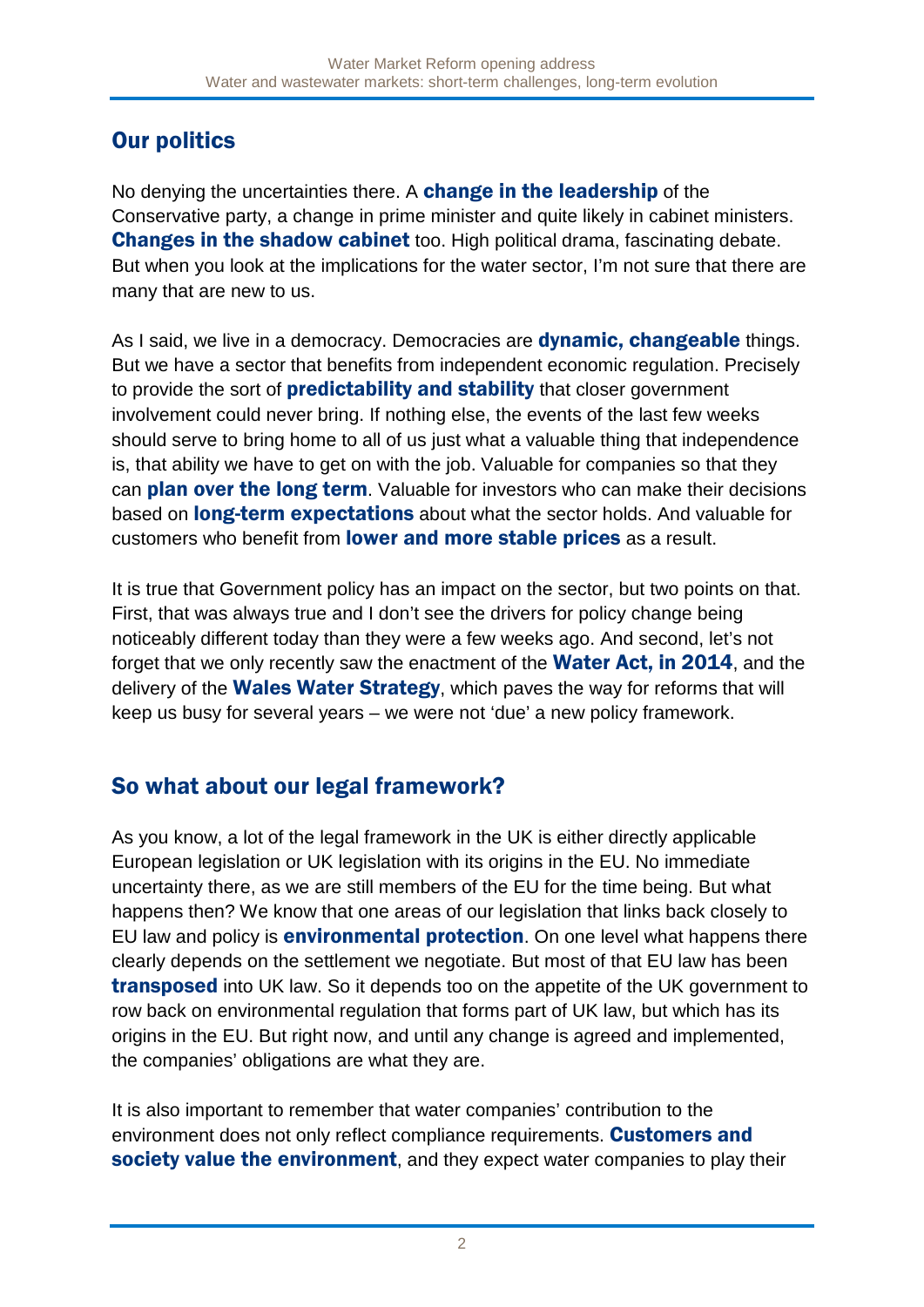part in its stewardship. This is reflected in the performance commitments the companies have made to their customers. And it will remain important for water companies to deliver against those commitments and deliver for the environment over the long term.

And from the perspective of the economic regulatory regime, again the **sector looks stable.** Unlike telecoms or energy or transport where there have been many 'single market' initiatives from the EU, water – by dint of physics – has not lent itself to those. The economic regulatory regime in water does not track back to EU law or policy. There is no European Single Market in water. There is no Europe-wide market architecture. No EU rules on access pricing. Or capacity allocation. The obligations of water and wastewater service providers are not set out in European directives. I do not see a need for the economic regulatory regime in water to changes as a result of Brexit.

## Let's talk about the economy

Right now we can see a certain amount of **turbulence** as markets respond to the decision, and a lot of **speculation** about how the macro economy will be affected. A few points on this.

First, let's not forget the fundamentals of the water sector. The fact that the companies in the sector provide a **vital public service**, using assets that are by and large well known, well understood and not going anywhere, within a regulatory regime that is **predictable and transparent**. Fundamentals that have long meant the sector is seen as a safe port in a storm by investors. None of those fundamentals have changed.

Second, from the perspective of companies and investors, some of the emerging scenarios actually look **favourable**. I'm not in the business of speculating on macroeconomics, but there is talk, for example from the Bank of England about higher inflation and there is also discussion about the prospect for **lower interest rates** driven by concerns over lower economic growth. Especially taken together these things could lead to **financial outperformance** for water companies.

Thirdly, I want to talk about the effect on customers. Again, that depends on a combination of what happens in the macro economy and on government policy, for example on austerity and wealth distribution. And again, I am not in the business of speculating. But if we follow through one scenario that is being discussed at the moment – high inflation, low interest rates, lower growth – there could be a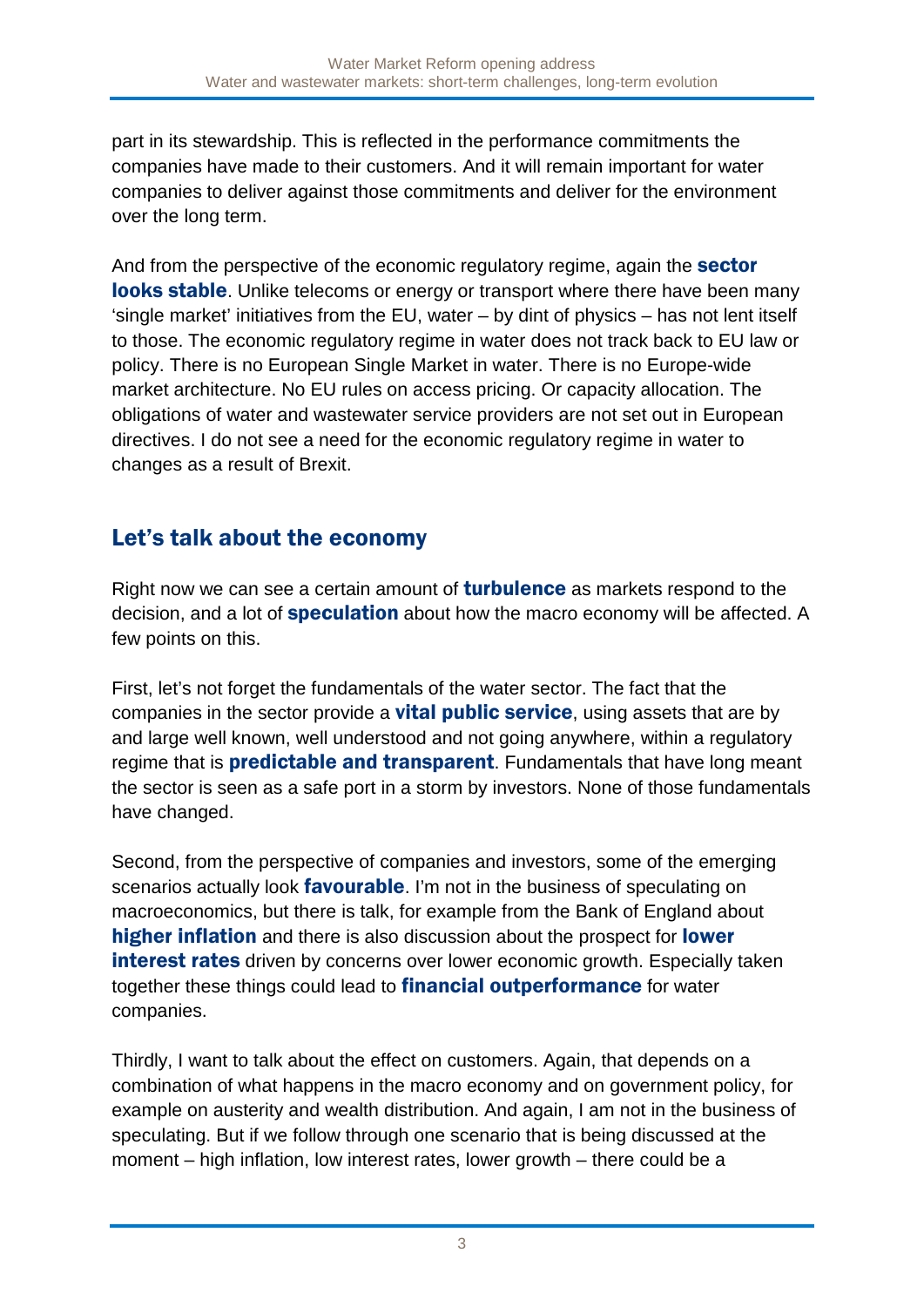significant impact on customers. One in which the cost of living rises at a faster rate than household incomes. A scenario in which more customers than at present are struggling to pay their water bills – and we know that right now around 20% report themselves as struggling. And potentially also a scenario in which more customers are finding themselves in **circumstances of vulnerability**.

## So what does all this amount to?

I don't have a crystal ball. But there is a scenario, one that is being raised by, among others, the Bank of England, that foresees **higher inflation, lower interest rates** and lower growth. And I want to point out now that that scenario could pose a **very significant challenge** for the water sector. A challenge of customer legitimacy. Because it is a scenario in which water companies could remain a very attractive investment proposition, water companies and their investors could enjoy substantial financial outperformance, at precisely the same time as their customers become poorer and find it harder to pay their bills.

There are undoubtedly a lot of people engaged in scenario planning exercises right now. And I would encourage water companies to plan now for that scenario. And to think about what they would do to avoid a **potentially significant impact on** customer legitimacy, on trust and confidence.

And I would also encourage water companies not to take their foot off the gas in their **pursuit of efficiencies** that benefit customers. If companies do find themselves doing well as a result of higher inflation and lower financing costs, they need to ensure that there is no let up in their search for totex efficiencies, for better ways of using resources, for new and better ways of doing things.

Why? Partly because delivering those efficiencies, efficiencies which directly benefit customers, will help enormously with that **customer legitimacy challenge**. And partly because all of those things I have been saying for a while about PR19 are no less true today than they were three weeks ago. It is going to be a price review where we see the efficiency frontier shifting substantially, where we are looking at what we should do to move our benchmark from upper quartile to closer to the frontier or something more forward looking, and whether we should look again at the glide path we give companies to get the benchmark. It is also going to be a review for which we look again at the balance of incentives as between performance on totex, financing costs and outcome delivery, with a view to getting the best alignment we can between the interests of companies and their investors and those of customers.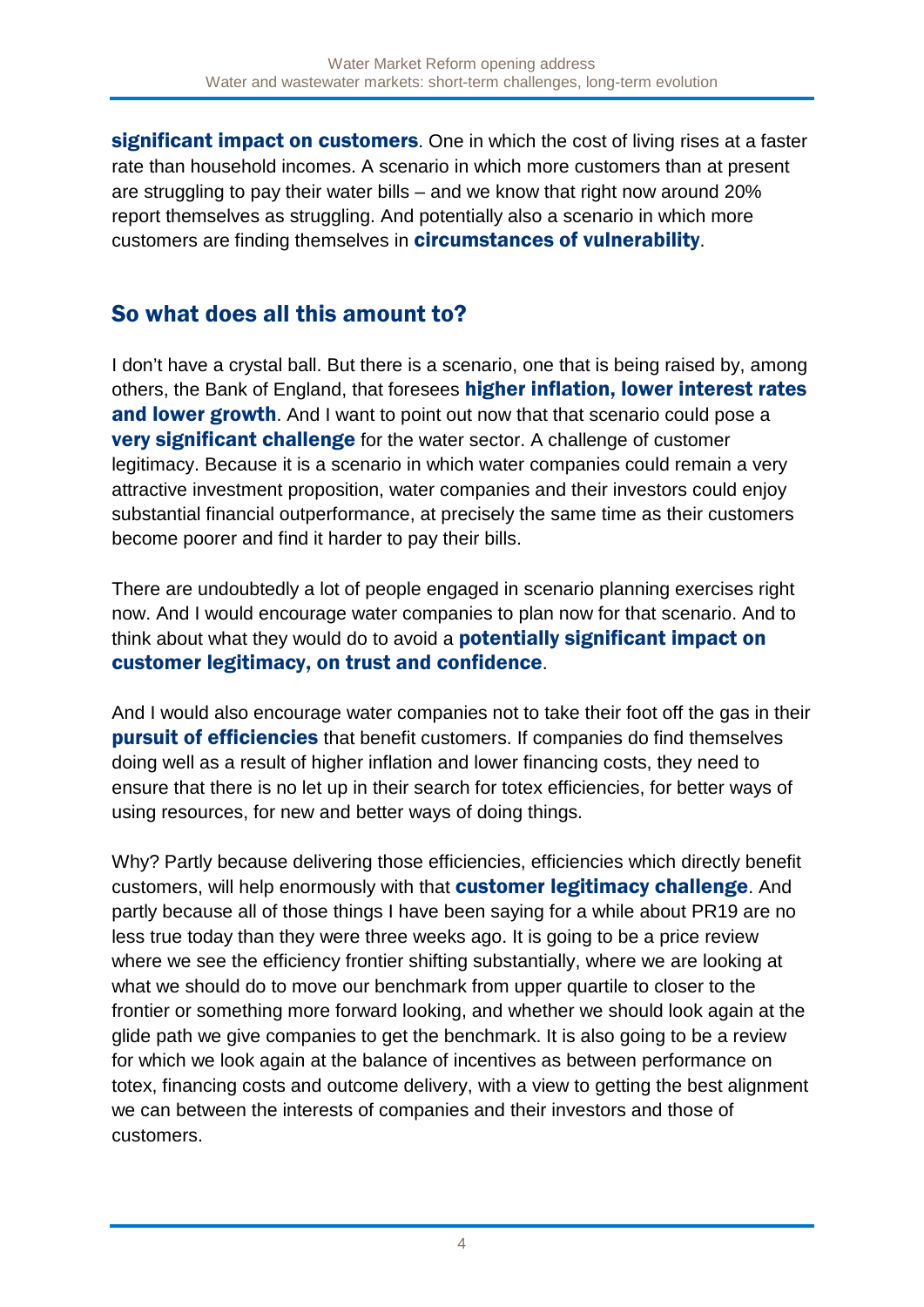To be completely clear, I should also say that I see no reason at all to change the wider policy framework for our regulation and specifically for PR19 that we published back in May. We remain of the view that markets have great potential to inform, enable and incentivise companies to achieve new **frontiers in efficiency**. Especially through better use of resources and innovation. And especially when coupled with effective, proportionate, targeted regulation that supports the development of those markets and provides a framework to enable their benefits to be shared with customers.

Indeed our strategy with its shared vision for the sector of trust and confidence in water and waste water services isn't changing. Our regulatory model, bringing with it a move away from reliance on a one size fits all, intrusive, administrative regulatorfocused approach, towards an approach that is more framework based, more promarket, with more proportionate and targeted regulation and greater focus on customers, coupled with a greater emphasis on regulatory reporting, market monitoring and assurance, that hasn't changed either. And our work across our portfolio continues, very much as we had planned it.

And that includes our work, the work we were asked to do by the UK Government, looking at the costs and benefits of competition for residential customers in **England.** We still plan to report to Government on this in early September, and we still plan to publish our emerging findings next week.

If you will forgive a shameless plug, our Director leading the review, Giles Stevens, is speaking later in this conference on that topic. I won't steel his thunder, but I think you will find that presentation and our work very interesting. We are finding customers to be very interested in the idea of being able to **choose their supplier** – indeed somewhat unclear why they can't now. We are finding some scepticism about whether on the basis of current business models the price savings on offer would be sufficient to get customers excited. But importantly we are also finding significant potential for **new business models** to emerge, which have the potential both to increase scope for price savings, to reduce switching costs and to engage customers on issues such as water efficiency.

These are all very much emerging findings at this stage, and as I have said consistently our work will not result in our recommending any decision to government, but interesting nonetheless and we would like to hear from you about whether we are looking at the right costs and benefits in the right way.

5